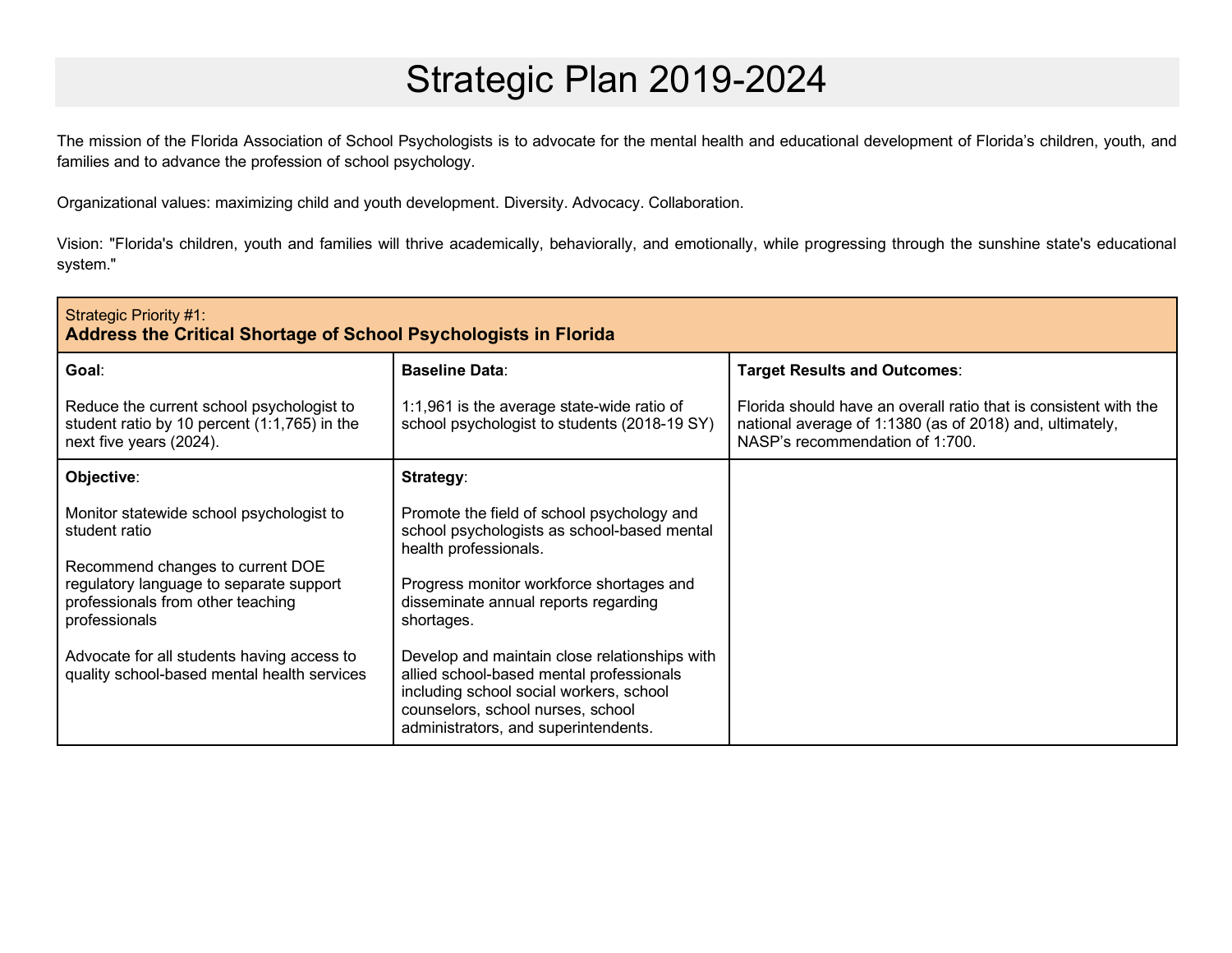| Strategic Priority #2:                                                        |  |
|-------------------------------------------------------------------------------|--|
| <b>Expand and Increase School-Based Behavioral and Mental Health Services</b> |  |

| Goal:                                                                                                                                                                                                                                                                   | <b>Baseline Data (2017-18 SY):</b>                                                                                                                                                                                                                                                                                                                                                                                                                                                                                                                                                                                                                                                                                                                           | <b>Target Results and Outcomes:</b>                                                                                                                                                                                         |
|-------------------------------------------------------------------------------------------------------------------------------------------------------------------------------------------------------------------------------------------------------------------------|--------------------------------------------------------------------------------------------------------------------------------------------------------------------------------------------------------------------------------------------------------------------------------------------------------------------------------------------------------------------------------------------------------------------------------------------------------------------------------------------------------------------------------------------------------------------------------------------------------------------------------------------------------------------------------------------------------------------------------------------------------------|-----------------------------------------------------------------------------------------------------------------------------------------------------------------------------------------------------------------------------|
| Have school psychologists be identified by all<br>district supervisors, superintendents, and state<br>legislators as essential members of school-based<br>mental health and threat assessment teams.<br>Expand mental health programming for youth<br>across the state. | Currently, suicidality is on the rise for youth in<br>Florida. According to the 2017 YRBS, 13.8% of<br>high school students and 39.5% LGBTQ high<br>schoolers seriously considered attempting suicide,<br>while 7.6% and 22.5%, respectively, attempted.<br>YRBS (2017 data) also indicated that 27.8% of<br>Florida's high school students reported feelings of<br>sadness and/or hopelessness. This figure was<br>doubled (57.8%) for students who identified as gay,<br>lesbian, or bisexual.<br>https://www.cdc.gov/healthyyouth/data/yrbs/pdf/201<br>7/ss6708.pdf<br>The Baker Act Task Force report indicated that the<br>number of youth involuntarily committed increased<br>49% over the last five years and that 22% were<br>initiated in schools. | All school-based professionals will identify school<br>psychologists as essential members of school-<br>based mental health and threat assessment teams.<br>Suicide rates for youth in the state will be on the<br>decline. |
| Objective:                                                                                                                                                                                                                                                              | Strategy:                                                                                                                                                                                                                                                                                                                                                                                                                                                                                                                                                                                                                                                                                                                                                    |                                                                                                                                                                                                                             |
| Reduce suicidality for youth in Florida. See<br>increases in the recognition of school psychologists<br>as essential members of school-based mental<br>health and threat assessment teams.                                                                              | Gain an understanding of the perceptions of the<br>roles of school-based mental health professionals,<br>including school psychologists, from fellow<br>educators, parents/families, school communities,<br>and the general public.                                                                                                                                                                                                                                                                                                                                                                                                                                                                                                                          |                                                                                                                                                                                                                             |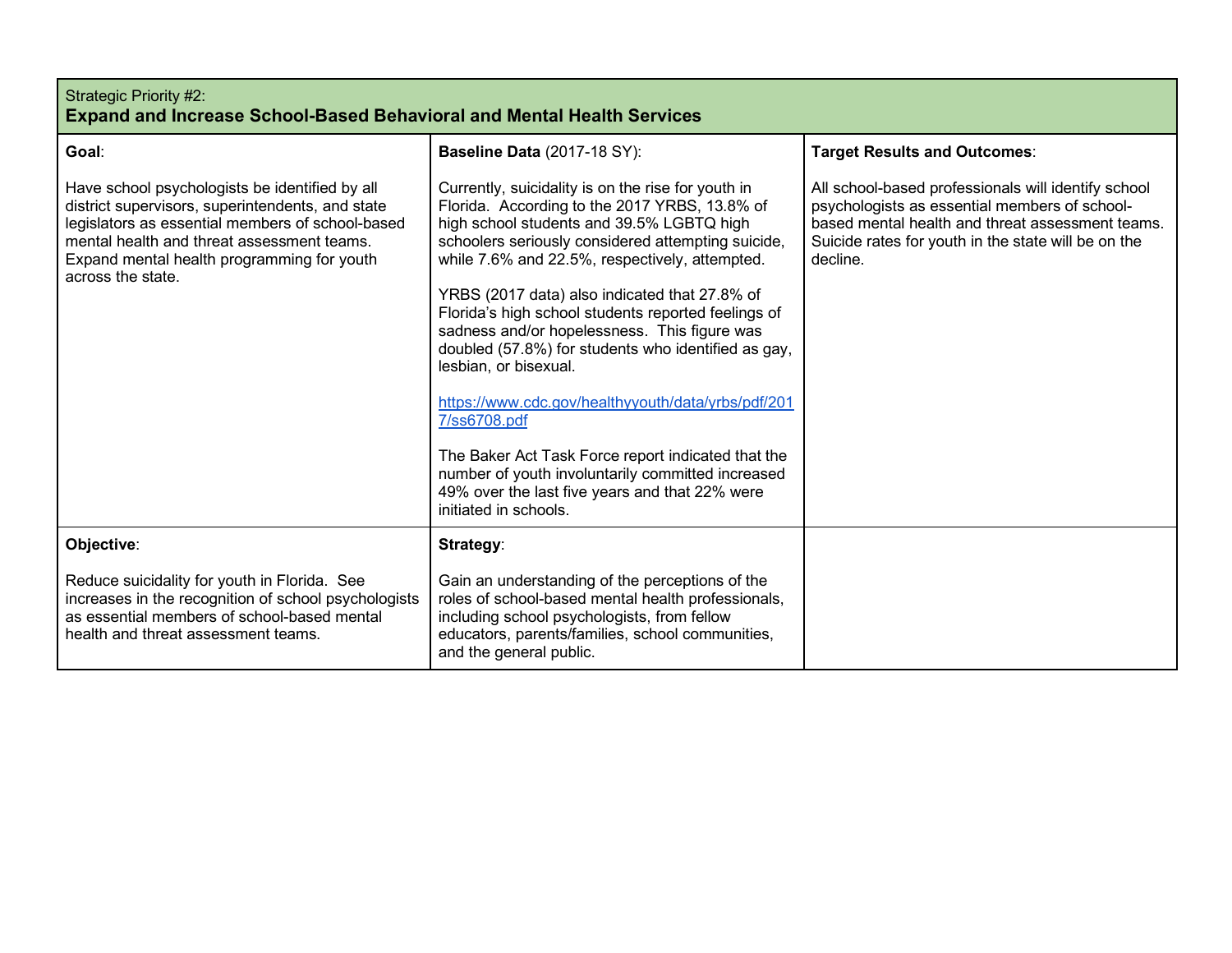| Strategic Priority #3:<br><b>Promote Safe and Healthy School Climates</b>                                                                                                                                                                                                                                                                                                           |                                                                                                                                                                                                                                                                                                                                                                                                                                                                                                                                                                                                                                                                                                                                            |                                                                                                                                                                                                                                                                                             |
|-------------------------------------------------------------------------------------------------------------------------------------------------------------------------------------------------------------------------------------------------------------------------------------------------------------------------------------------------------------------------------------|--------------------------------------------------------------------------------------------------------------------------------------------------------------------------------------------------------------------------------------------------------------------------------------------------------------------------------------------------------------------------------------------------------------------------------------------------------------------------------------------------------------------------------------------------------------------------------------------------------------------------------------------------------------------------------------------------------------------------------------------|---------------------------------------------------------------------------------------------------------------------------------------------------------------------------------------------------------------------------------------------------------------------------------------------|
| Goal:                                                                                                                                                                                                                                                                                                                                                                               | <b>Baseline Data (2017-18 SY):</b>                                                                                                                                                                                                                                                                                                                                                                                                                                                                                                                                                                                                                                                                                                         | <b>Target Results and Outcomes:</b>                                                                                                                                                                                                                                                         |
| Improve school safety (as indicated by SESIR data)<br>and chronic absenteeism, as well as ensure school<br>climate is being evaluated across all districts.                                                                                                                                                                                                                         | SESIR data indicated a total of 71,246 total<br>incidences, with 23,444 (32.9%) reported to law<br>enforcement. 19,372 (27.2%) of the reported<br>incidences were related to fighting and 2,962<br>(4.2%) were related to bullying.<br>http://www.fldoe.org/safe-schools/discipline-<br>data.stml<br>According to the YRBS (2017 data), 10.2% of<br>Florida high school students reported not going to<br>school because they felt unsafe.<br>According to the FLDoE (2015-16 SY), 10.10% of<br>students in Florida were chronically absent (i.e.,<br>absent 21 or more days in a school year).<br>Beginning in 2018, annual school safety plan<br>allocations will outline school climate and safety<br>initiatives within each district. | Create/update FASP publications that promote<br>learning environments free from discrimination,<br>harassment, aggression, violence and abuse (e.g.,<br>bullying, support for LGBTQ youth, school violence<br>prevention, civil rights protections, and culturally<br>competent practices). |
| Objective:                                                                                                                                                                                                                                                                                                                                                                          | Strategy:                                                                                                                                                                                                                                                                                                                                                                                                                                                                                                                                                                                                                                                                                                                                  |                                                                                                                                                                                                                                                                                             |
| Educate the public on factors/programs that<br>naturally prevent violence and ensure student<br>access to wellness promotion, prevention and<br>intervention services, and a social environment that<br>welcomes and celebrates diversity.                                                                                                                                          | Identify real-world examples of schools in which<br>safe and healthy climates are evident (e.g.,<br>practitioner or district implemented SEL programs,<br>Start with Hello activities, Challenge Days, YMHFA,<br>$etc.$ ).                                                                                                                                                                                                                                                                                                                                                                                                                                                                                                                 |                                                                                                                                                                                                                                                                                             |
| Advocate for a balanced approach (using both hard<br>and soft measures) to promote school safety.<br>Research and promote evidence-based practices<br>that create and maintain school environments.<br>Align practices with existing funding sources (e.g.,<br>ESSA, SB 7026) with existing legislative and<br>monetary sources to provide further support for<br>such initiatives. | Use publications to advocate for and to secure<br>ongoing statewide allocations/funding to support<br>school climate programming and to fill vacant<br>school psychologist positions.                                                                                                                                                                                                                                                                                                                                                                                                                                                                                                                                                      |                                                                                                                                                                                                                                                                                             |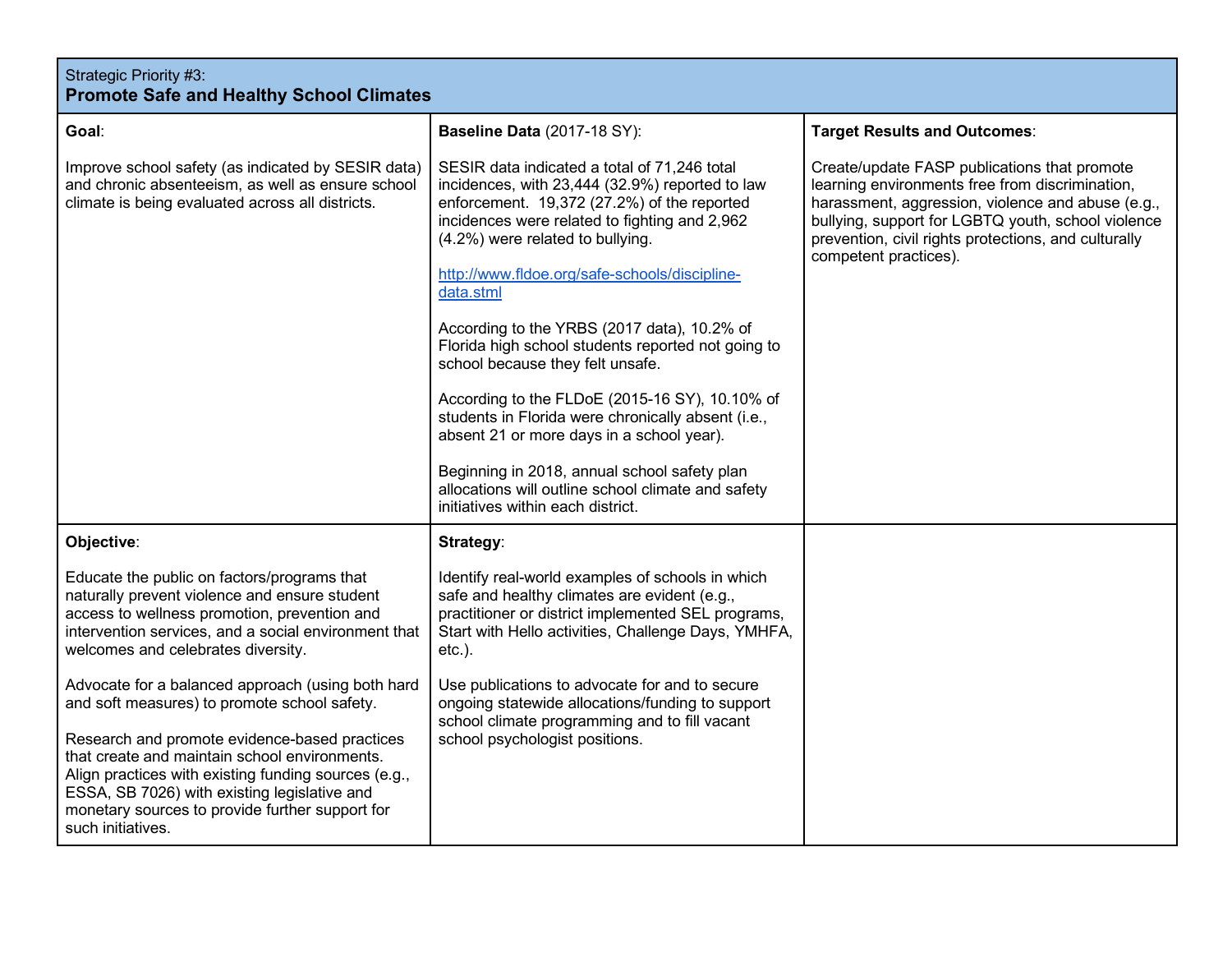| <b>Strategic Priority #4:</b><br><b>Ensure Fair and Equitable School-Based Practices</b>                                                                                                                                                                                                           |                                                                                                                                                                                                                                                                                                                                                                                                                                                                                                                                                                                                                                                                                                                                                                                                                                                                                                                                                                                                                                                                                                             |                                                                                                                                                                                                                                                                                                                                                                                                                                                                                                                                                                                                                                                                                                                                                                                                                                                                                                                                                                      |  |
|----------------------------------------------------------------------------------------------------------------------------------------------------------------------------------------------------------------------------------------------------------------------------------------------------|-------------------------------------------------------------------------------------------------------------------------------------------------------------------------------------------------------------------------------------------------------------------------------------------------------------------------------------------------------------------------------------------------------------------------------------------------------------------------------------------------------------------------------------------------------------------------------------------------------------------------------------------------------------------------------------------------------------------------------------------------------------------------------------------------------------------------------------------------------------------------------------------------------------------------------------------------------------------------------------------------------------------------------------------------------------------------------------------------------------|----------------------------------------------------------------------------------------------------------------------------------------------------------------------------------------------------------------------------------------------------------------------------------------------------------------------------------------------------------------------------------------------------------------------------------------------------------------------------------------------------------------------------------------------------------------------------------------------------------------------------------------------------------------------------------------------------------------------------------------------------------------------------------------------------------------------------------------------------------------------------------------------------------------------------------------------------------------------|--|
| Goal:                                                                                                                                                                                                                                                                                              | Baseline Data (2017-18 SY):                                                                                                                                                                                                                                                                                                                                                                                                                                                                                                                                                                                                                                                                                                                                                                                                                                                                                                                                                                                                                                                                                 | <b>Target Results and Outcomes:</b>                                                                                                                                                                                                                                                                                                                                                                                                                                                                                                                                                                                                                                                                                                                                                                                                                                                                                                                                  |  |
| Decrease disproportionality among students within<br>Special Education identification, gifted and talented<br>programming identification, disciplinary practices,<br>and achievement outcomes.                                                                                                     | Florida currently suspends 5% of students out of<br>school with Black students being 2.29 times more<br>likely to be suspended when compared to White<br>peers. Students with disabilities were 1.17 times<br>more likely to be suspended when compared to<br>general education peers. Black students with<br>disabilities were 2.45 times more likely than peers<br>to be suspended.<br>http://www.fldoe.org/safe-schools/discipline-<br>data.stml<br>When examining students with disabilities, 14% of<br>students were identified with Black students being<br>1.98 times more likely to be identified as IND, 2.10<br>times more likely to be identified as EBD, and 1.34<br>times more likely to be identified as SLD.<br>http://www.fldoe.org/core/fileparse.php/7672/urlt/SE<br>AProfile18.pdf<br>During the 2017-18 SY, the Florida Department of<br>Juvenile Justice (DJJ) reported a total of 7,405<br>school-based arrests of 6,737 students.<br>http://www.djj.state.fl.us/research/reports/reports-<br>and-data/interactive-data-reports/delinquency-in-<br>schools/school-delinquency-profile | Determine and gradually increase the number of<br>districts that report the use of restorative and<br>alternatives to suspension practices.<br>According to the International Institute for<br>Restorative Practices (RP), RP is a social science<br>that studies how to build social capital and to<br>achieve social discipline through participatory<br>learning and decision making.<br>Alternatives to suspension practices are proactive<br>strategies, which are embedded into a school's<br>existing preventative school-wide culture framework<br>(e.g., PBIS or SEL), to reduce office discipline<br>referrals, suspensions and expulsions. Examples<br>include: problem solving, skill modules, behavior<br>contracts, counseling, restitution, community<br>services, in-school suspension, and alternative<br>programming.<br>Collectively, these approaches promote the<br>teaching, modeling and acknowledgement of<br>desired behaviors in students. |  |
| Objective:                                                                                                                                                                                                                                                                                         | Strategy:                                                                                                                                                                                                                                                                                                                                                                                                                                                                                                                                                                                                                                                                                                                                                                                                                                                                                                                                                                                                                                                                                                   |                                                                                                                                                                                                                                                                                                                                                                                                                                                                                                                                                                                                                                                                                                                                                                                                                                                                                                                                                                      |  |
| Advocate on behalf of and promote practices that<br>decrease the number of OSS and school-based<br>arrests that occur on an annual basis.<br>Decrease risk ratios in student outcome data (i.e.,<br>Special Education identification numbers,<br>disciplinary practices, and academic achievement) | Promote equity for ALL students through grassroots<br>advocacy efforts targeting local school<br>districts/boards and holding them accountable for<br>disproportionate outcomes.                                                                                                                                                                                                                                                                                                                                                                                                                                                                                                                                                                                                                                                                                                                                                                                                                                                                                                                            |                                                                                                                                                                                                                                                                                                                                                                                                                                                                                                                                                                                                                                                                                                                                                                                                                                                                                                                                                                      |  |